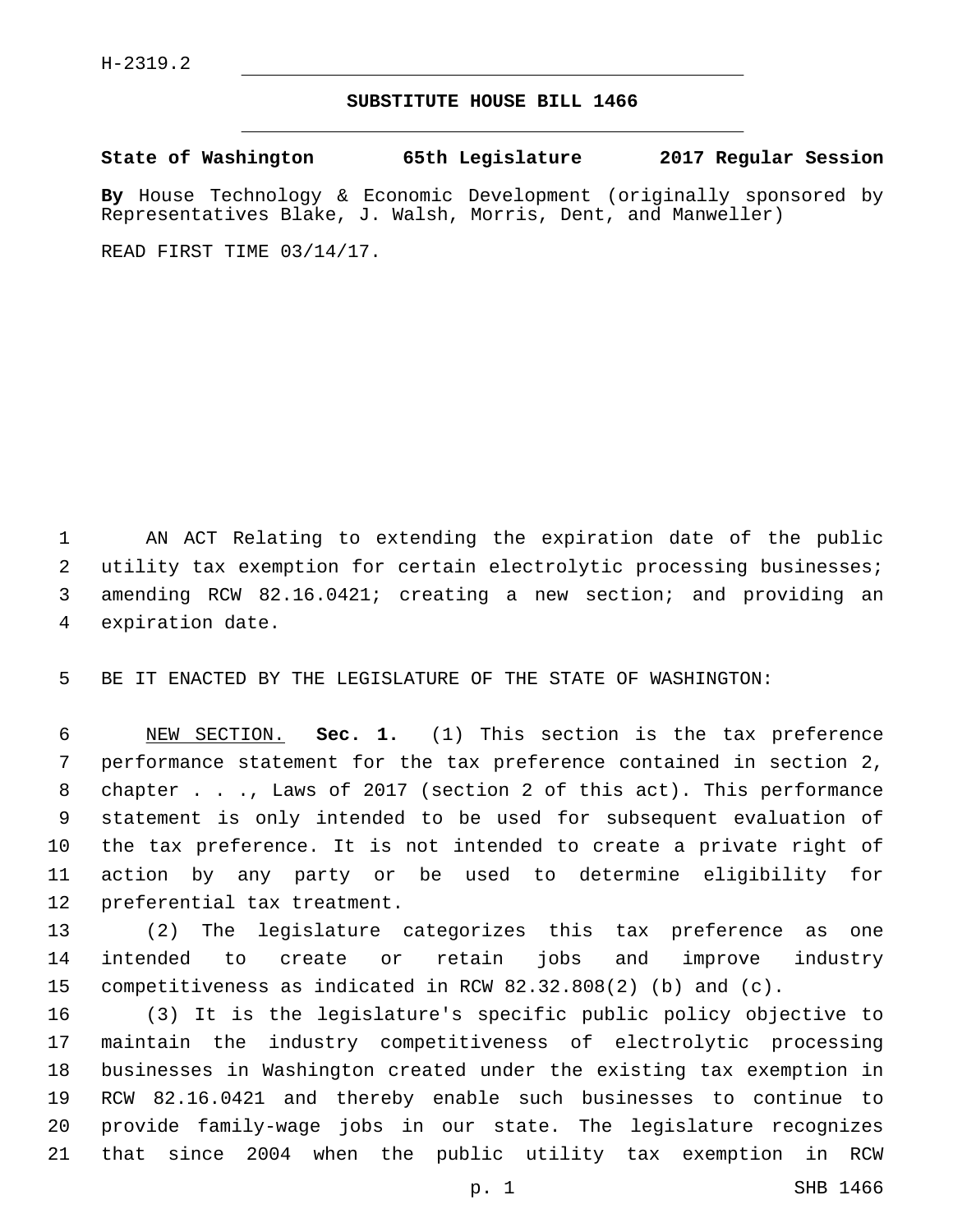82.16.0421 was initially enacted, electrolytic processing businesses receiving the exemption have demonstrated the ability to successfully apply their tax savings towards maintaining competitiveness, while still providing family-wage jobs. It is the legislature's intent to extend the expiration date of the existing public utility tax exemption under RCW 82.16.0421 for chlor-alkali electrolytic processing businesses and sodium chlorate electrolytic processing 8 businesses in order to:

 (a) Maintain industry competitiveness for such electrolytic processing businesses, who rely on electricity as a primary manufacturing input. The legislature recognizes that these businesses face uncertain electric energy costs and that offsetting tax advantages are available to competing firms outside of Washington; 14 and

 (b) Support manufacturing and a skilled workforce by retaining existing family-wage jobs and creating new family-wage jobs in Washington by enabling electrolytic processing businesses to maintain production of chlor-alkali and sodium chlorate at a level that preserves the jobs that were on the payroll of electrolytic processing businesses as of the effective date of this section.

 (4) To measure the effectiveness of the tax preference provided in section 2, chapter . . ., Laws of 2017 (section 2 of this act) in achieving the specific public policy objective described in subsection (3) of this section, the joint legislative audit and review committee must review the impact of the preference on electricity costs and whether electrolytic processing businesses in the state receive tax treatment similar to the treatment of competing firms in other states. The review must also include an analysis of the number of employees in family-wage jobs employed in electrolytic 30 processing in the state.

 (5) The legislature intends to extend the expiration date of the tax exemption in RCW 82.16.0421, if the joint legislative audit and 33 review committee finds that:

 (a) Electricity costs are reduced and that Washington electrolytic processing businesses receive similar tax treatment as 36 provided in other states; or

 (b) Family-wage jobs in electrolytic processing businesses have been preserved compared to the levels for such jobs as of the 39 effective date of this section.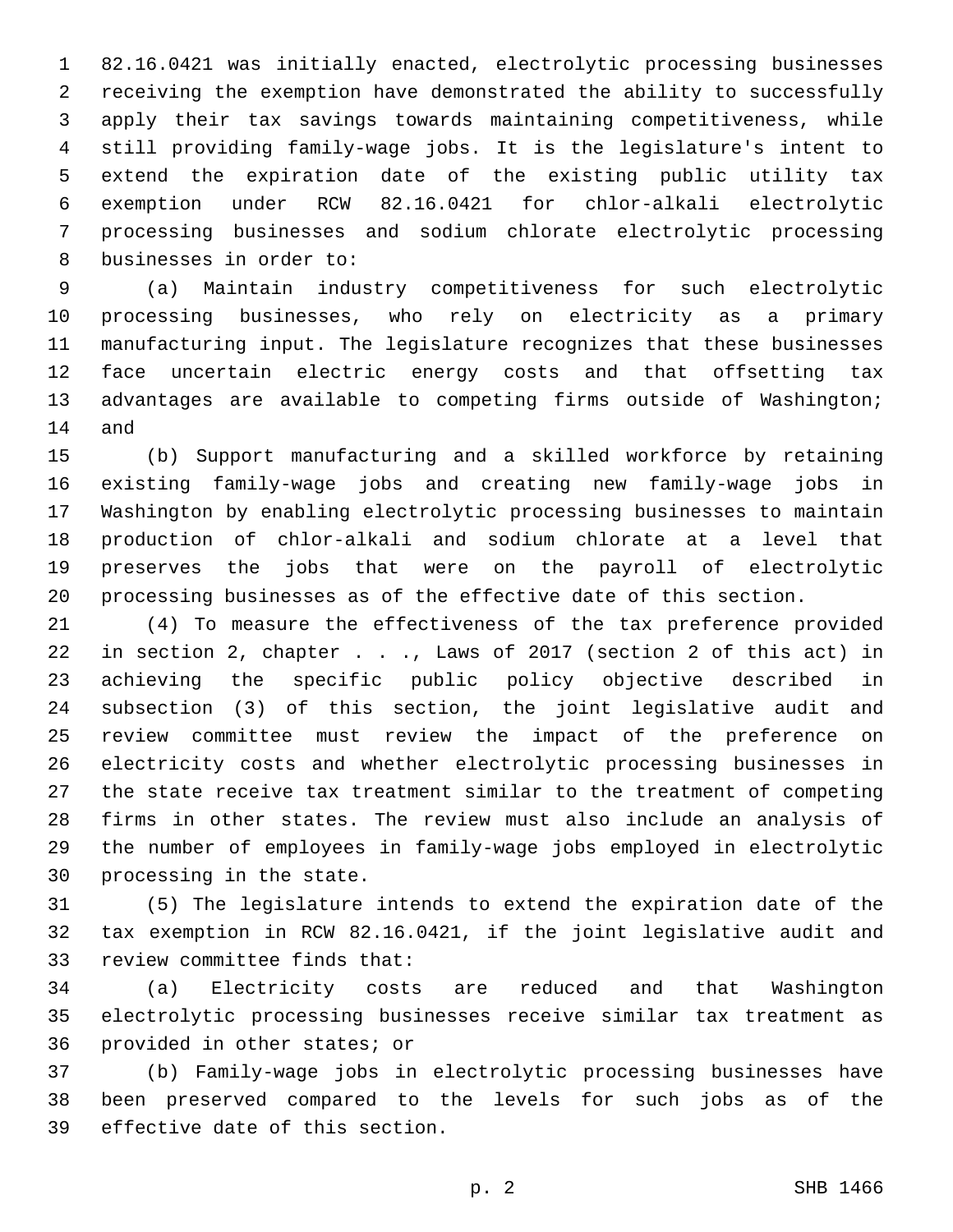(6) The joint legislative audit and review committee must make recommendations on how the tax preference can be improved to accomplish the legislative objectives, if the joint legislative audit 4 and review committee finds that:

 (a) Electricity costs have not been reduced or that similar tax treatment as provided in other states has not been maintained; or

 (b) The number of electrolytic processing business family-wage jobs in Washington has been maintained at less than the levels as of 9 the effective date of this section.

 (7) For the purposes of measuring the performance of the tax preference in section 2, chapter . . ., Laws of 2017 (section 2 of this act), "family-wage jobs" means jobs paying a wage equal to at least the average manufacturing wage in the county in which the jobs 14 are located.

 (8) In order to obtain the data necessary to perform the review in subsection (4) of this section, the joint legislative audit and review committee may refer to data provided to the department of 18 revenue and the employment security department.

 **Sec. 2.** RCW 82.16.0421 and 2010 c 114 s 133 are each amended to read as follows:20

21 (1) ((For the purposes of this section:)) The definitions in this subsection apply throughout this section unless the context clearly 23 requires otherwise.

 (a) "Chlor-alkali electrolytic processing business" means a person who is engaged in a business that uses more than ten average megawatts of electricity per month in a chlor-alkali electrolytic process to split the electrochemical bonds of sodium chloride and water to make chlorine and sodium hydroxide. A "chlor-alkali electrolytic processing business" does not include direct service industrial customers or their subsidiaries that contract for the purchase of power from the Bonneville power administration as of June 32 10, 2004.

 (b) "Sodium chlorate electrolytic processing business" means a person who is engaged in a business that uses more than ten average megawatts of electricity per month in a sodium chlorate electrolytic process to split the electrochemical bonds of sodium chloride and water to make sodium chlorate and hydrogen. A "sodium chlorate electrolytic processing business" does not include direct service industrial customers or their subsidiaries that contract for the